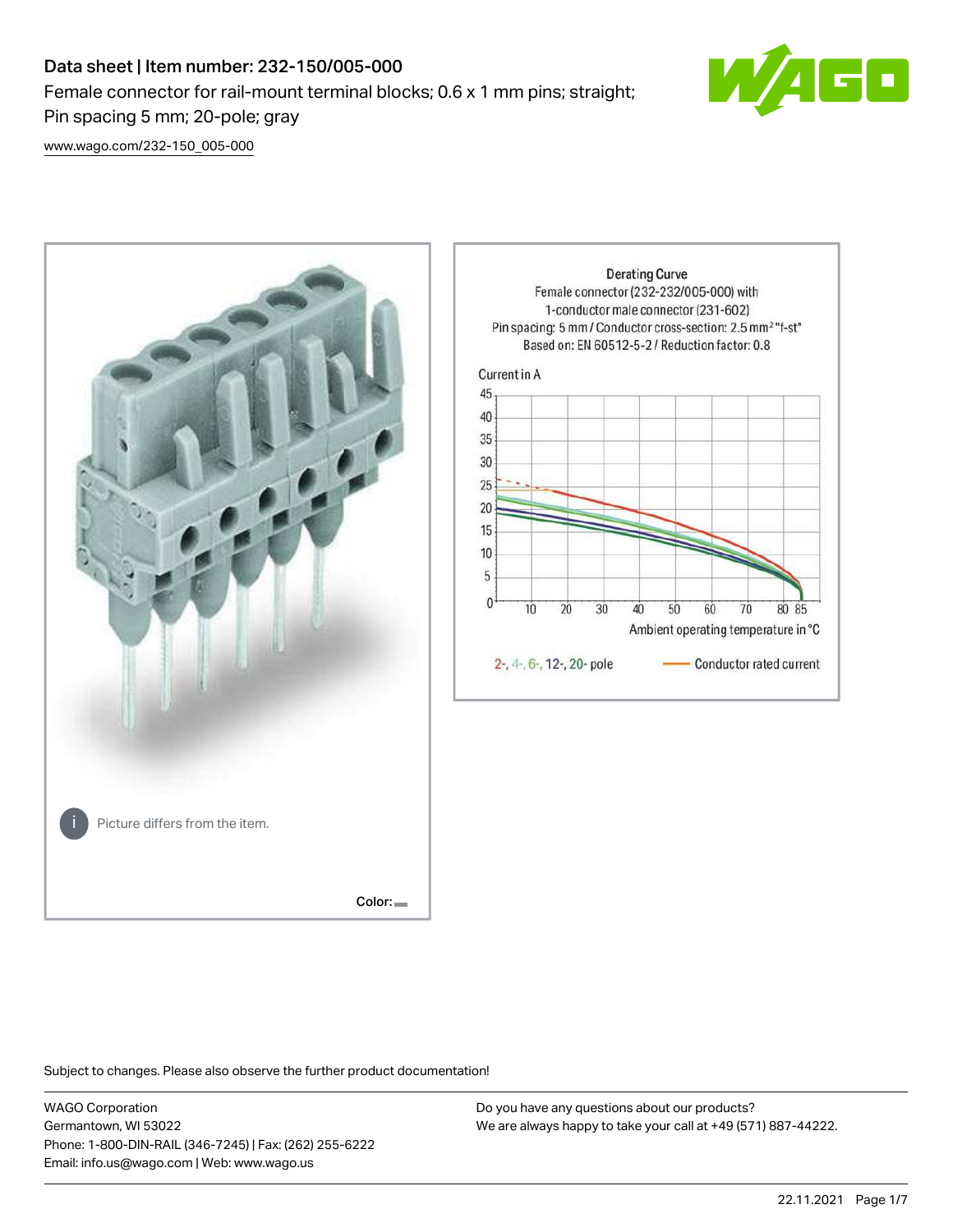

Dimensions in mm

 $L =$  (pole no. x pin spacing) + 1.5 mm

2- to 3-pole female connectors – one latch only

#### Item description

- $\blacksquare$  Pluggable connectors for rail-mount terminal blocks equipped with CAGE CLAMP $^\circ$  connection
- Female connectors with long contact pins connect to the termination ports of 280 Series Rail-Mount Terminal Blocks
- $\blacksquare$ Female connectors are touch-proof when unmated, providing a pluggable, live output
- $\blacksquare$ With coding fingers

Subject to changes. Please also observe the further product documentation! Data

WAGO Corporation Germantown, WI 53022 Phone: 1-800-DIN-RAIL (346-7245) | Fax: (262) 255-6222 Email: info.us@wago.com | Web: www.wago.us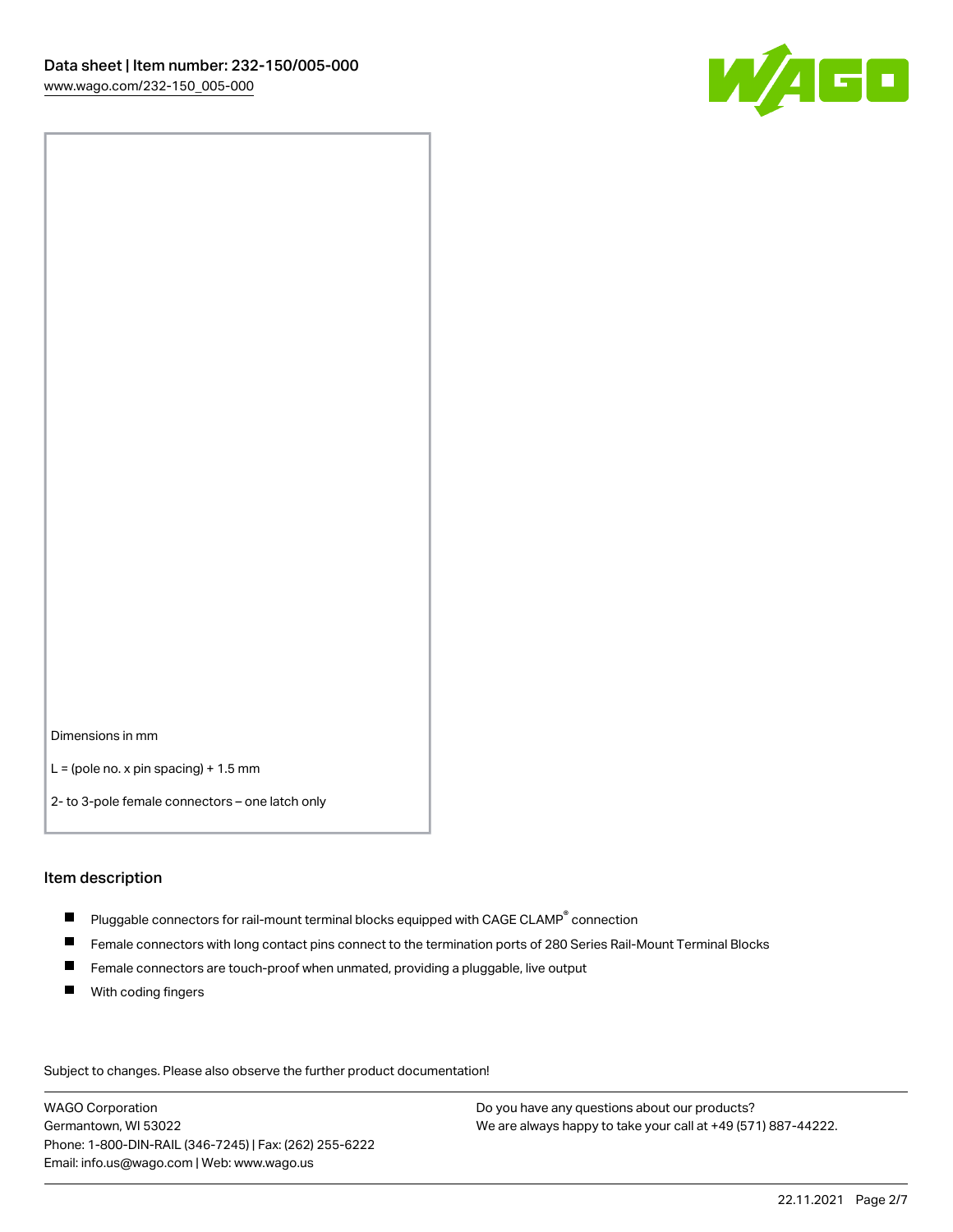

## Data Notes

| Safety information 1 | The MCS-MULTI CONNECTION SYSTEM includes connectors<br>without breaking capacity in accordance with DIN EN 61984. When<br>used as intended, these connectors must not be connected<br>/disconnected when live or under load. The circuit design should<br>ensure header pins, which can be touched, are not live when<br>unmated. |
|----------------------|-----------------------------------------------------------------------------------------------------------------------------------------------------------------------------------------------------------------------------------------------------------------------------------------------------------------------------------|
| Variants:            | Other pole numbers<br>Other versions (or variants) can be requested from WAGO Sales or<br>configured at https://configurator.wago.com/                                                                                                                                                                                            |

### Electrical data

## IEC Approvals

| Ratings per                 | IEC/EN 60664-1                                                        |
|-----------------------------|-----------------------------------------------------------------------|
| Rated voltage (III / 3)     | 320 V                                                                 |
| Rated surge voltage (III/3) | 4 <sub>k</sub> V                                                      |
| Rated voltage (III/2)       | 320 V                                                                 |
| Rated surge voltage (III/2) | 4 <sub>k</sub> V                                                      |
| Nominal voltage (II/2)      | 630 V                                                                 |
| Rated surge voltage (II/2)  | 4 <sub>k</sub> V                                                      |
| Rated current               | 12A                                                                   |
| Legend (ratings)            | $(III / 2)$ $\triangle$ Overvoltage category III / Pollution degree 2 |

## UL Approvals

| Approvals per                  | UL 1059 |
|--------------------------------|---------|
| Rated voltage UL (Use Group B) | 300 V   |
| Rated current UL (Use Group B) | 15 A    |
| Rated voltage UL (Use Group D) | 300 V   |
| Rated current UL (Use Group D) | 10 A    |

## Ratings per UL

| Rated voltage UL 1977 | 300 V |
|-----------------------|-------|
| Rated current UL 1977 |       |

#### CSA Approvals

Approvals per CSA

Subject to changes. Please also observe the further product documentation!

| <b>WAGO Corporation</b>                                | Do you have any questions about our products?                 |
|--------------------------------------------------------|---------------------------------------------------------------|
| Germantown, WI 53022                                   | We are always happy to take your call at +49 (571) 887-44222. |
| Phone: 1-800-DIN-RAIL (346-7245)   Fax: (262) 255-6222 |                                                               |
| Email: info.us@wago.com   Web: www.wago.us             |                                                               |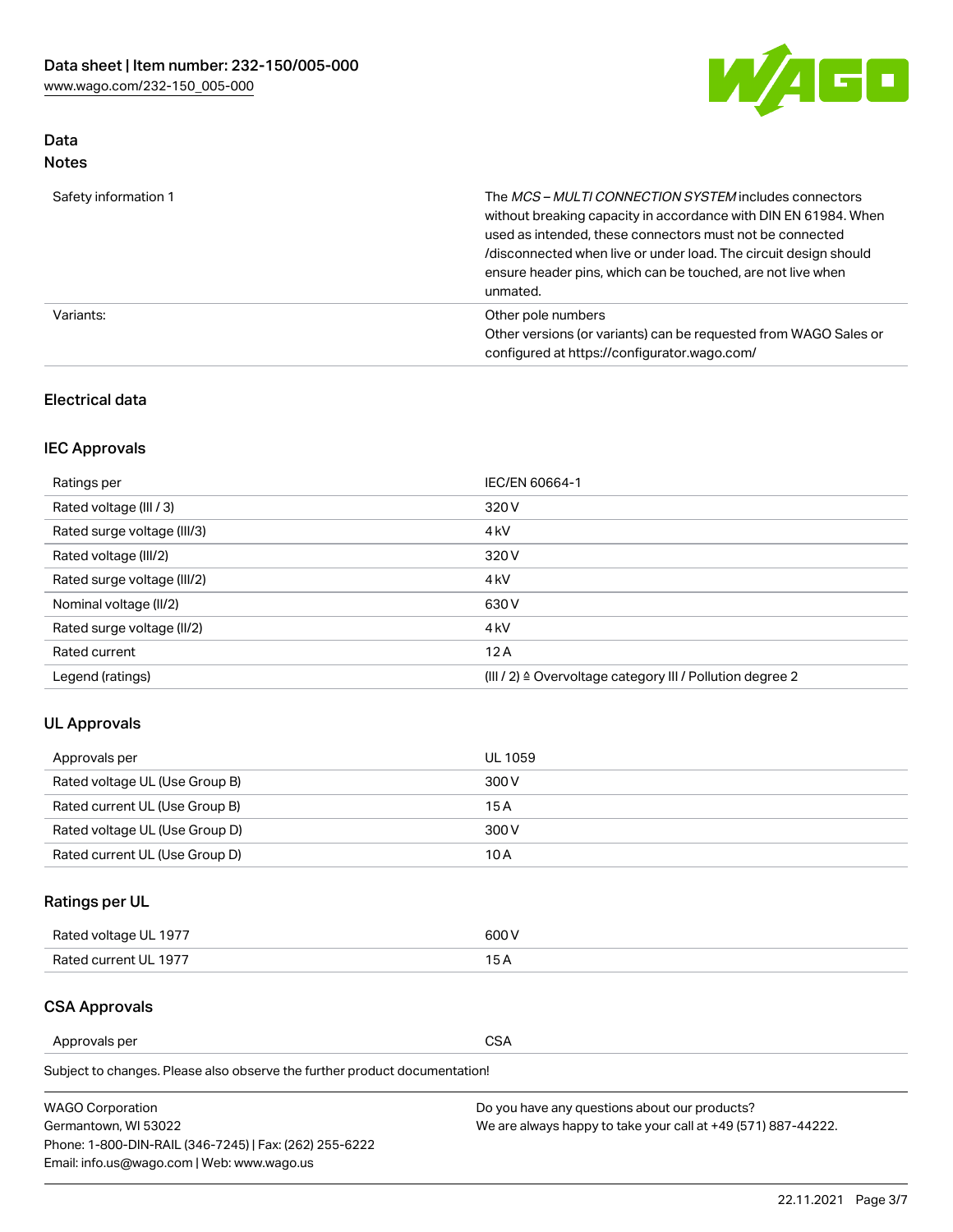[www.wago.com/232-150\\_005-000](http://www.wago.com/232-150_005-000)



| Rated voltage CSA (Use Group B) | 300 V |
|---------------------------------|-------|
| Rated current CSA (Use Group B) | 15 A  |
| Rated voltage CSA (Use Group D) | 300 V |
| Rated current CSA (Use Group D) | 10 A  |

### Connection data

| Total number of potentials | 20 |
|----------------------------|----|
| Number of connection types |    |
| Number of levels           |    |

### Connection 1

| Number<br>f of poles | oc<br>--<br>$\sim$ |  |
|----------------------|--------------------|--|
|                      |                    |  |

## Physical data

| Pin spacing             | 5 mm / 0.197 inch     |
|-------------------------|-----------------------|
| Width                   | 101.5 mm / 3.996 inch |
| Height                  | 32.75 mm / 1.289 inch |
| Height from the surface | 18.25 mm / 0.719 inch |
| Depth                   | 11.6 mm / 0.457 inch  |

### Plug-in connection

| Contact type (pluggable connector)                | Female connector/socket                   |
|---------------------------------------------------|-------------------------------------------|
| Connector (connection type)                       | for front-entry rail-mount terminal block |
| Mismating protection                              | No                                        |
| Locking of plug-in connection                     | Without                                   |
| Mating direction to the rail-mount terminal block | 90°                                       |

### Material data

| Color                       | gray             |
|-----------------------------|------------------|
| Material group              |                  |
| Insulation material         | Polyamide (PA66) |
| Flammability class per UL94 | V <sub>0</sub>   |
| Contact material            | Copper alloy     |
| Contact plating             | tin-plated       |
| Fire load                   | 0.37 MJ          |
| Weight                      | 21 <sub>g</sub>  |

Subject to changes. Please also observe the further product documentation!

| <b>WAGO Corporation</b>                                | Do you have any questions about our products?                 |
|--------------------------------------------------------|---------------------------------------------------------------|
| Germantown, WI 53022                                   | We are always happy to take your call at +49 (571) 887-44222. |
| Phone: 1-800-DIN-RAIL (346-7245)   Fax: (262) 255-6222 |                                                               |
| Email: info.us@wago.com   Web: www.wago.us             |                                                               |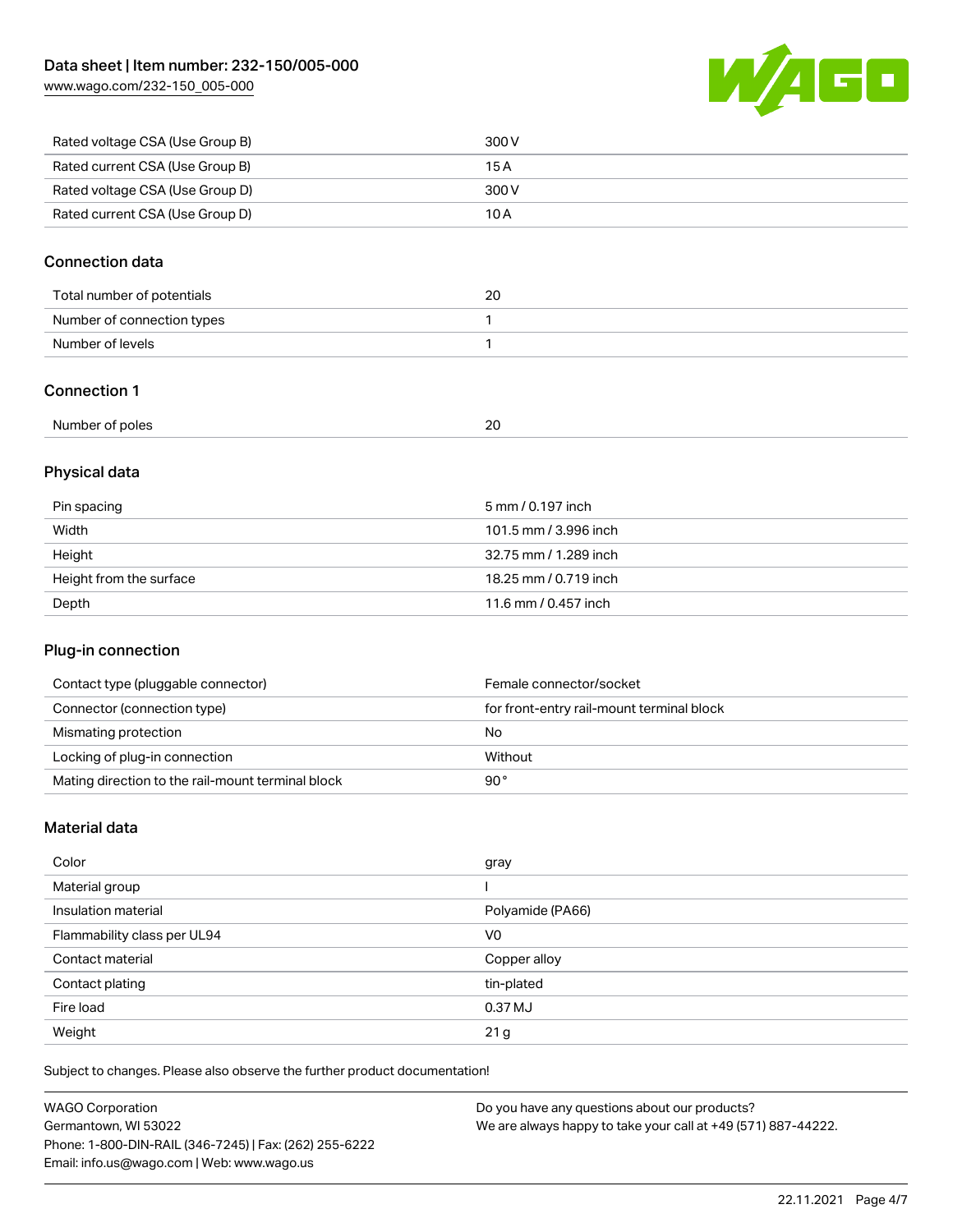

#### Environmental requirements

| Limit temperature range | $-60+85 °C$ |
|-------------------------|-------------|
|-------------------------|-------------|

#### Commercial data

| Product Group         | 3 (Multi Conn. System) |
|-----------------------|------------------------|
| PU (SPU)              | 10 Stück               |
| Packaging type        | box                    |
| Country of origin     | DE                     |
| <b>GTIN</b>           | 4044918569897          |
| Customs tariff number | 8536694040             |

#### Approvals / Certificates

#### Country specific Approvals

| Logo | Approval                                            | <b>Additional Approval Text</b> | Certificate<br>name |
|------|-----------------------------------------------------|---------------------------------|---------------------|
|      | <b>CB</b><br><b>DEKRA Certification B.V.</b>        | IEC 61984                       | NL-39756            |
|      | <b>CSA</b><br>DEKRA Certification B.V.              | C <sub>22.2</sub>               | 1466354             |
| EMA  | <b>KEMA/KEUR</b><br><b>DEKRA Certification B.V.</b> | EN 61984                        | 2190761.01          |

#### Ship Approvals

| Logo          | Approval            | <b>Additional Approval Text</b> | Certificate<br>name |
|---------------|---------------------|---------------------------------|---------------------|
| U             | BV                  | IEC 60998                       | 11915/D0            |
| <b>BUREAU</b> | Bureau Veritas S.A. |                                 | BV                  |

#### UL-Approvals

|      |                                |                                 | Certificate |
|------|--------------------------------|---------------------------------|-------------|
| Logo | Approval                       | <b>Additional Approval Text</b> | name        |
|      | UL                             | <b>UL 1977</b>                  | E45171      |
| J    | Underwriters Laboratories Inc. |                                 |             |

Subject to changes. Please also observe the further product documentation!

| <b>WAGO Corporation</b>                                | Do you have any questions about our products?                 |
|--------------------------------------------------------|---------------------------------------------------------------|
| Germantown, WI 53022                                   | We are always happy to take your call at +49 (571) 887-44222. |
| Phone: 1-800-DIN-RAIL (346-7245)   Fax: (262) 255-6222 |                                                               |
| Email: info.us@wago.com   Web: www.wago.us             |                                                               |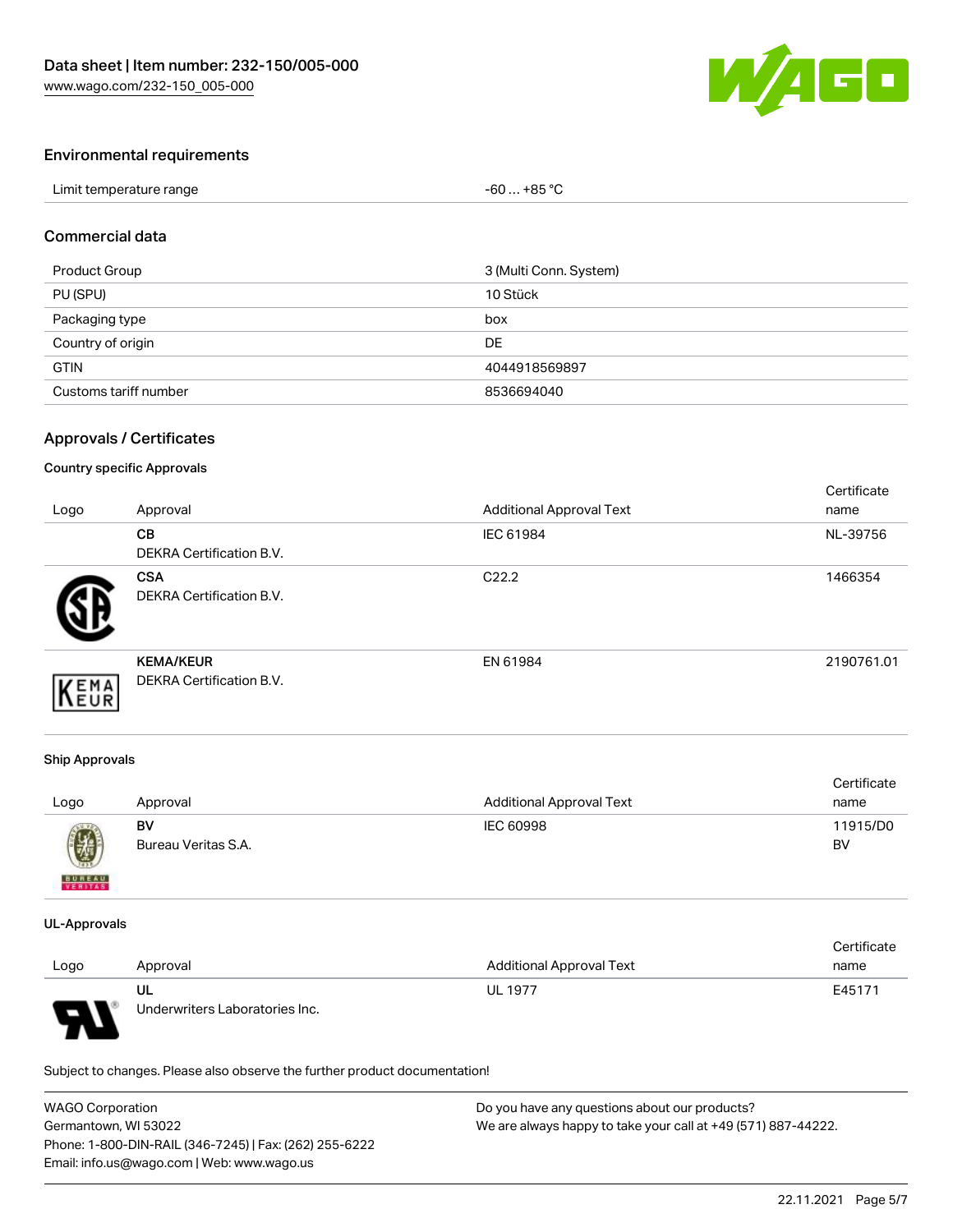

| Underwriters Laboratories Inc.<br>Counterpart                                                                              |                      |  |  |
|----------------------------------------------------------------------------------------------------------------------------|----------------------|--|--|
|                                                                                                                            |                      |  |  |
|                                                                                                                            |                      |  |  |
|                                                                                                                            |                      |  |  |
| Item no.231-620<br>Male connector; 20-pole; Pin spacing 5 mm; gray                                                         | www.wago.com/231-620 |  |  |
| <b>Optional accessories</b><br><b>Testing accessories</b>                                                                  |                      |  |  |
| Testing accessories                                                                                                        |                      |  |  |
| Item no.: 231-661<br>Test plugs for female connectors; for 5 mm and 5.08 mm pin spacing; 2,50 mm <sup>2</sup> ; light gray | www.wago.com/231-661 |  |  |
| <b>Downloads</b><br>Documentation                                                                                          |                      |  |  |
| <b>Additional Information</b>                                                                                              |                      |  |  |
| Technical explanations<br>2019 Apr 3<br>pdf                                                                                | Download<br>2.0 MB   |  |  |
| <b>CAD</b> files                                                                                                           |                      |  |  |
| CAD data                                                                                                                   |                      |  |  |
| 2D/3D Models 232-150/005-000<br><b>URL</b>                                                                                 | Download             |  |  |
| CAE data                                                                                                                   |                      |  |  |
| <b>URL</b><br>EPLAN Data Portal 232-150/005-000                                                                            | Download             |  |  |
| <b>URL</b><br>ZUKEN Portal 232-150/005-000                                                                                 | Download             |  |  |
| EPLAN Data Portal 232-150/005-000<br><b>URL</b>                                                                            | Download             |  |  |

#### Environmental Product Compliance

Subject to changes. Please also observe the further product documentation!

WAGO Corporation Germantown, WI 53022 Phone: 1-800-DIN-RAIL (346-7245) | Fax: (262) 255-6222 Email: info.us@wago.com | Web: www.wago.us